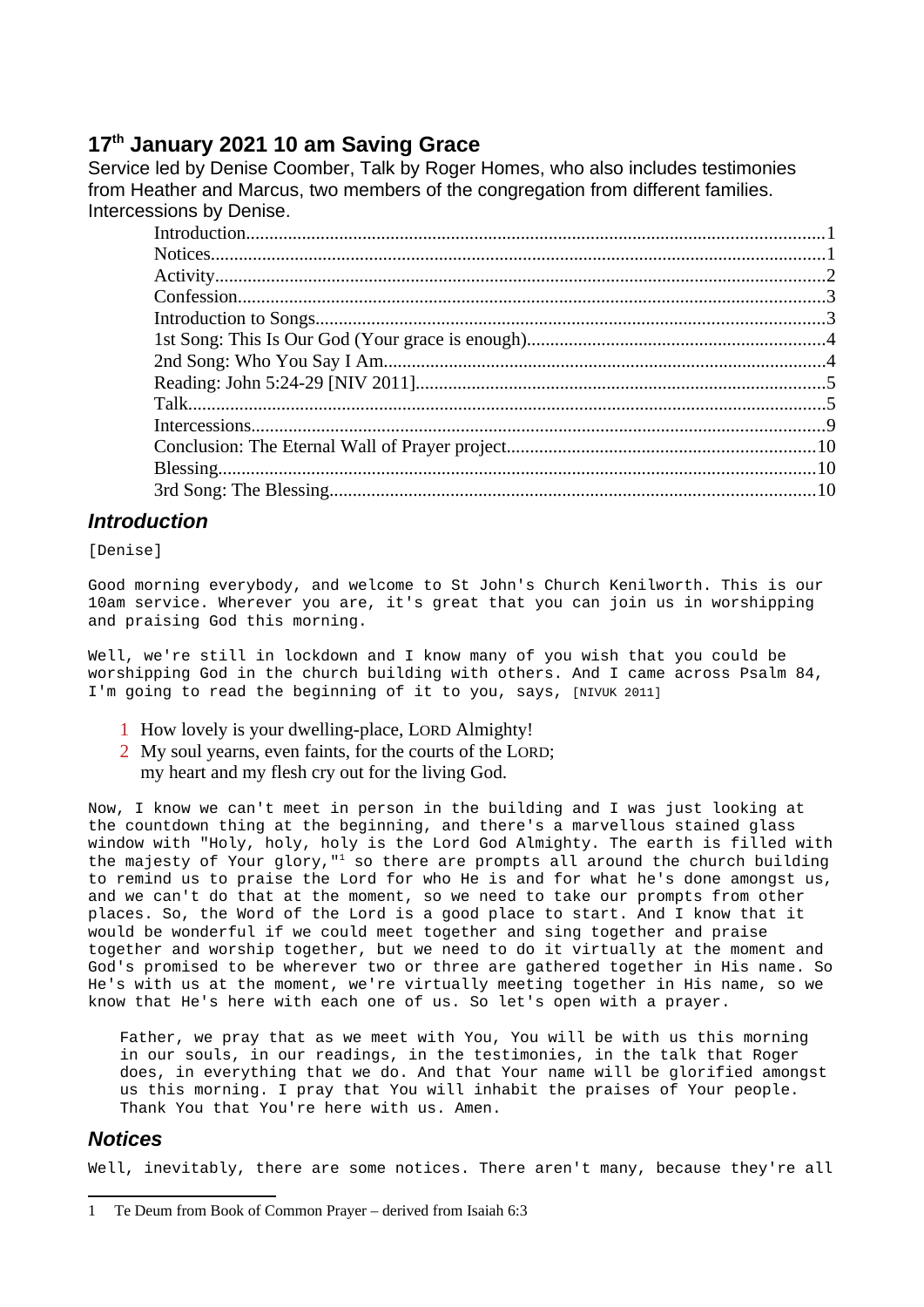on the news update, which you can access on the church website.

- But today, there's Evening Prayer this evening at six o'clock and Val will be talking about Nathaniel.
- And then, if you want to join us for the midweek Bible study, we just ramble on about whatever passage we're reading. Last week we did Acts 14 so this week we'll be doing Acts 15, so if you'd like to join us for either of those things, it's the same channel, so just log on to this YouTube. If you did want to join us on the zoom and be part of the Bible study then please let us know, the usual contact details.
- And I did put in the news updates something about WhatsApp, and FareShare, we do have FareShare offered to us most weeks by Waitrose and Tesco. So if you know anybody that's in need, then please tell us, and then we can add them to our list. And the easiest way of communicating that is on the FareShare and the church WhatsApp groups, so if you'd like to be part of those then please let me know.

### <span id="page-1-0"></span>*Activity*

Now inevitably we've got to do an activity to keep you entertained! I did ask you to get a strip of paper ready. So this is two bits of A4 paper cut, a quarter of this: that's a quarter and that's a quarter, and I've Sellotaped them

together. So we're going to be making something called a Möbius strip, and this is where I wish I'd paid attention at school. But anyway, you get your piece of paper like this.

Now we're going to join it together like that and then we're going to twist one of the bits around like that so it's got a little twist in the middle of it, and then get a bit of sellotape and stick it together. I don't know how many of you join in with this, but anyway if you haven't actually got one then you can just see what I'm doing. So this is called a Möbius strip, and I'm told that it's of great significance to mathematicians, I couldn't understand why, I did look it all up, but it's a non-orientable surface, so it's only got one

side, and if you got an ant to crawl along here, then it would end up back at the same place, apparently.

So I'm going to draw some arrows on this. So I've drawn an arrow, like that. Can you see that? And then pointed to the right, I'm going to do that all the way around and then you can see what I mean about it being a non-orientable surface, which means you can't tell which way up it is. I have to draw these quite big because otherwise it will take quite a long time. I'm sure Roger could tell you much more about this because he's a maths teacher-y sort of person isn't he, and he's going to be speaking to us later on. So maybe we should

have swapped round and I do the talk and he does this bit but anyway I'm sure he's much better at the talk as well.

So I've done arrows. I'm doing it very quickly here so that you can see. All right, there we go. So we wrote these arrows, as you can probably see, I don't know if you can see or not, but some of them are up one way, some of them are the other way. And it's all backwards, forwards and inside out, you can't work out which way is up, which way is left, which way is right, because it's all over the place, but it's an **everlasting** strip of paper now.

So this was reminding me, I saw this online in the week, so it reminded me a little bit about the everlasting nature of God. So God is everlasting, He's eternal. He never changes. In James 1 it says that "He doesn't change like



هما





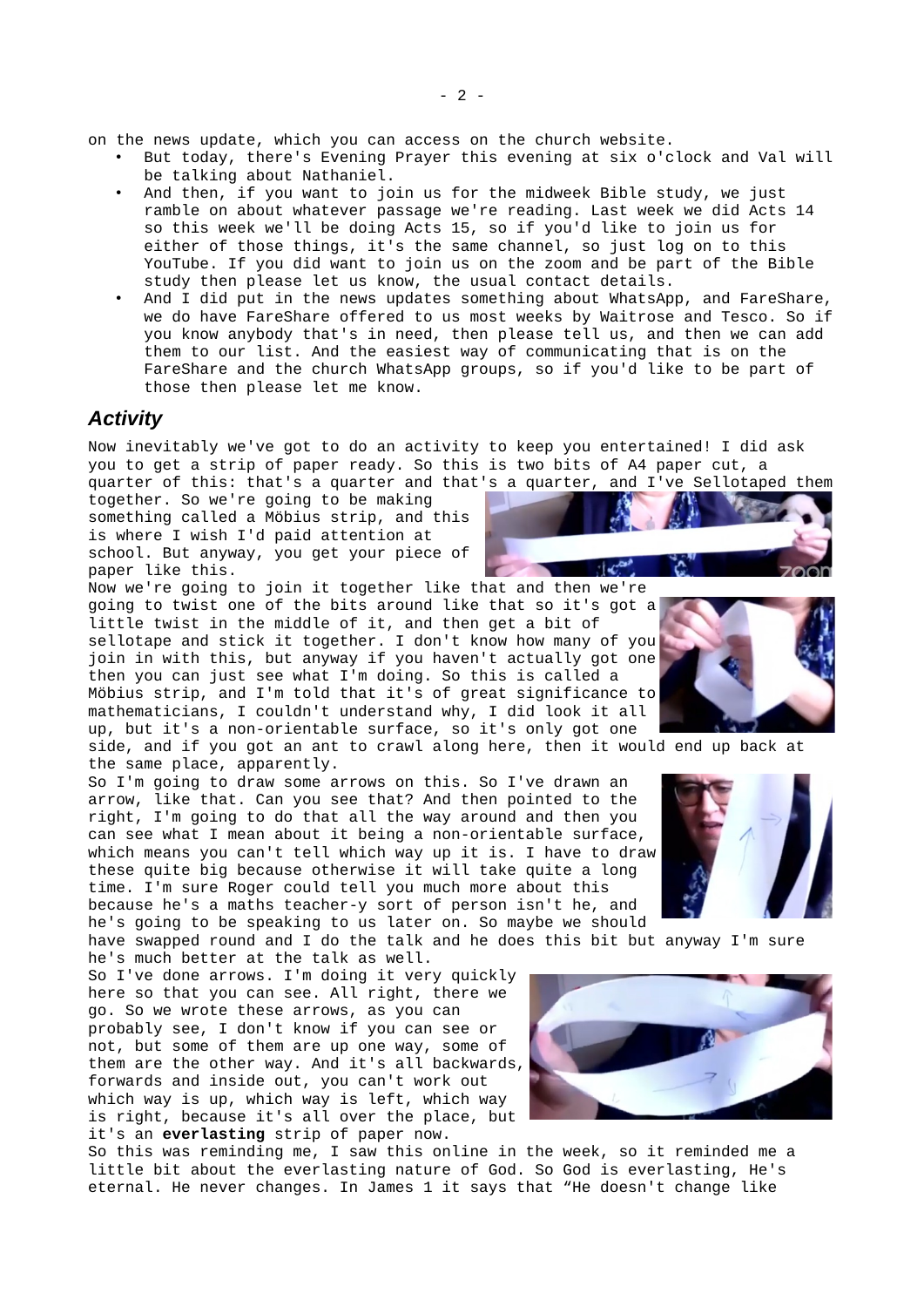shifting shadows"[2](#page-2-2) and Hebrews 13:8 says "Christ is the same yesterday, today and forever." So God is eternal. He doesn't change, we can trust in Him, even in these unusual times of pandemic, we can still trust in God.

And also, he's a God of surprises: I'm going to just do a little surprise for you and then I'll stop doing bits of paper. So we're going to cut it in half, lengthways. I've got a pair of scissors here. So if I make just a slit in it like that, and cut it in half, all the way round.

There we go. What do we end up with?

Two bits of paper?

No, just one long bit of paper! So God is the God of surprises! Half of you probably knew that that was going to happen, but we've just one long piece of paper. So again, God is eternal. He's the God of surprises: he surprises us sometimes, and does things that we don't quite expect.

So that's our little activity for today. We might use that a bit later on, because that's where I saw the picture of the eternal circle. But let's just pray first of all.

#### <span id="page-2-1"></span>*Confession*

Father, thank You that You do never change, You never fail us. Thank You that You continue to love us, no matter what. We come to You now with our faults and our weaknesses and ask that You forgive us for the things we've done wrong this week, and ask You to draw near to us now.

So let's spend a little bit of time quietly bringing our failures and our mistakes before God, our loving, Heavenly Father now, and ask Him to forgive us.

So thank You, Father, that You've promised that if we confess our sins, You are faithful and just and will forgive us our sins and cleanse us from all unrighteousness. Thank You for Your love, Your grace and Your mercy, so that we can be forgiven because of what Jesus did for us on the Cross. So Lord, as Your forgiven people, we come to You now in praise and worship. Amen.

#### <span id="page-2-0"></span>*Introduction to Songs*

<span id="page-2-2"></span>So we're going to sing some songs. The songs are written to express something about God's character, and something about His grace. He is the God who wants to give us His grace. He loves us so much that He has provided a way for us to be His children. So let's open our hearts to the moving of His Spirit as we worship



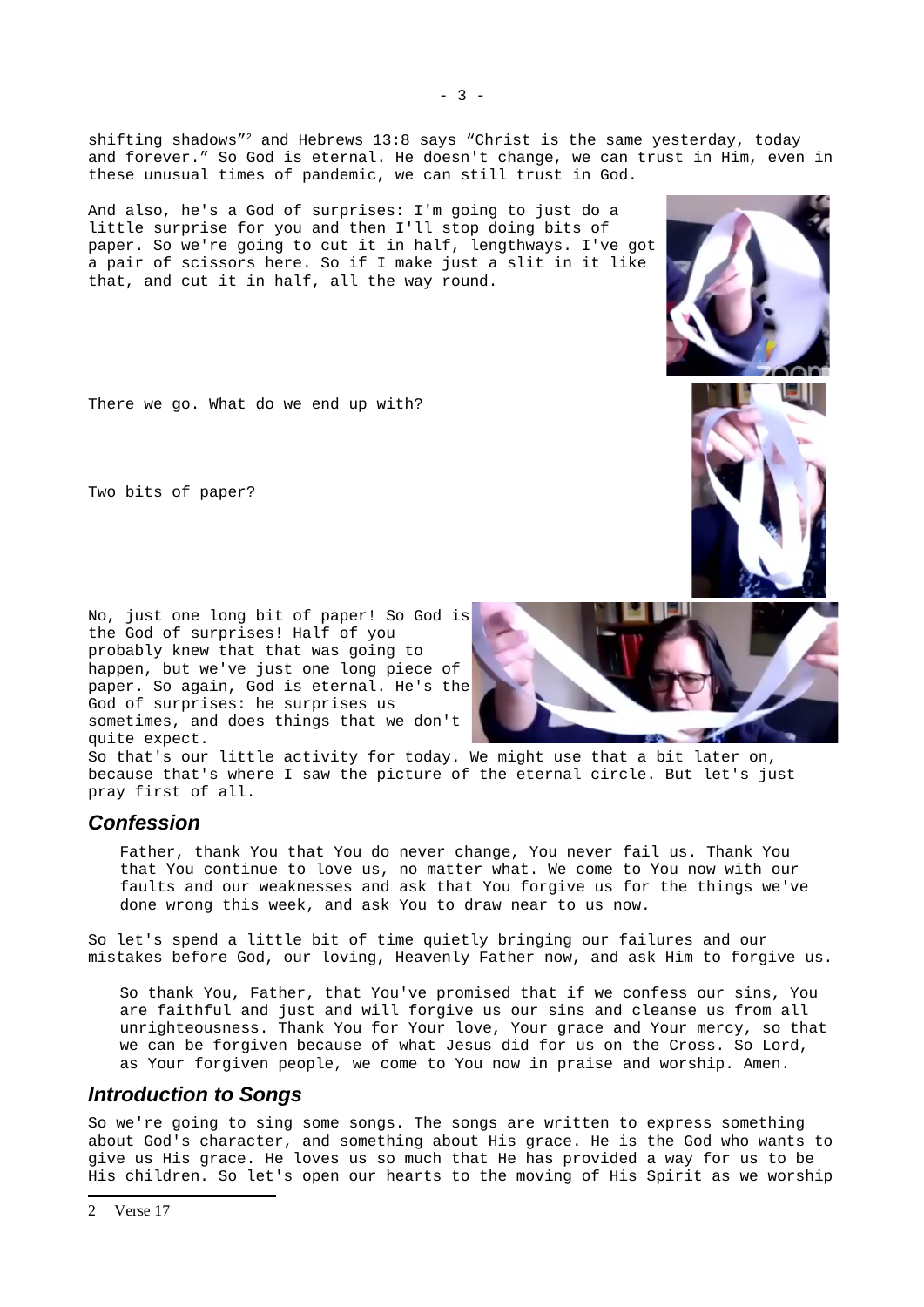the Lord with these songs. And even if you're not going to sing them, then please listen to the words in a prayerful way.

## <span id="page-3-1"></span>*1 st Song: This Is Our God (Your grace is enough)*

| 1. Your grace is enough<br>More than I need<br>At Your word I will believe<br>I wait for You<br>Draw near again<br>Let Your spirit make me new | Bridge:<br>Freely You gave it all for us<br>Surrendered Your life upon that cross<br>Great is Your love<br>Poured out for all<br>This is our God |
|------------------------------------------------------------------------------------------------------------------------------------------------|--------------------------------------------------------------------------------------------------------------------------------------------------|
| Chorus 1:<br>And I will fall at Your feet<br>I will fall at Your feet<br>And I will worship You here                                           | Lifted on high from death to life<br>Forever our God is glorified<br>Servant and King<br>Rescued the world<br>This is our God                    |
| 2. Your presence in me                                                                                                                         |                                                                                                                                                  |
| Jesus light the way<br>By the power of Your word<br>I am restored<br>I am redeemed<br>By Your spirit I am free                                 | Repeat Bridge                                                                                                                                    |
| Chorus 1                                                                                                                                       |                                                                                                                                                  |

## <span id="page-3-0"></span>*2 nd Song: Who You Say I Am*

- 1. Who am I that the highest King Would welcome me I was lost but He brought me in Oh His love for me Oh His love for me
- *Chorus 1:* Who the Son sets free Oh is free indeed I'm a child of God Yes I am
- 2. Free at last He has ransomed me His grace runs deep While I was a slave to sin Jesus died for me Yes He died for me

*Chorus 1*

*Chorus 2:* In my Father's house There's a place for me I'm a child of God Yes I am

## *Bridge:* I am chosen Not forsaken I am who You say I am You are for me Not against me I am who You say I am

*Repeat bridge*

*Chorus 1 Chorus 2 x 2*

*Repeat bridge three or four times*

*Chorus 1*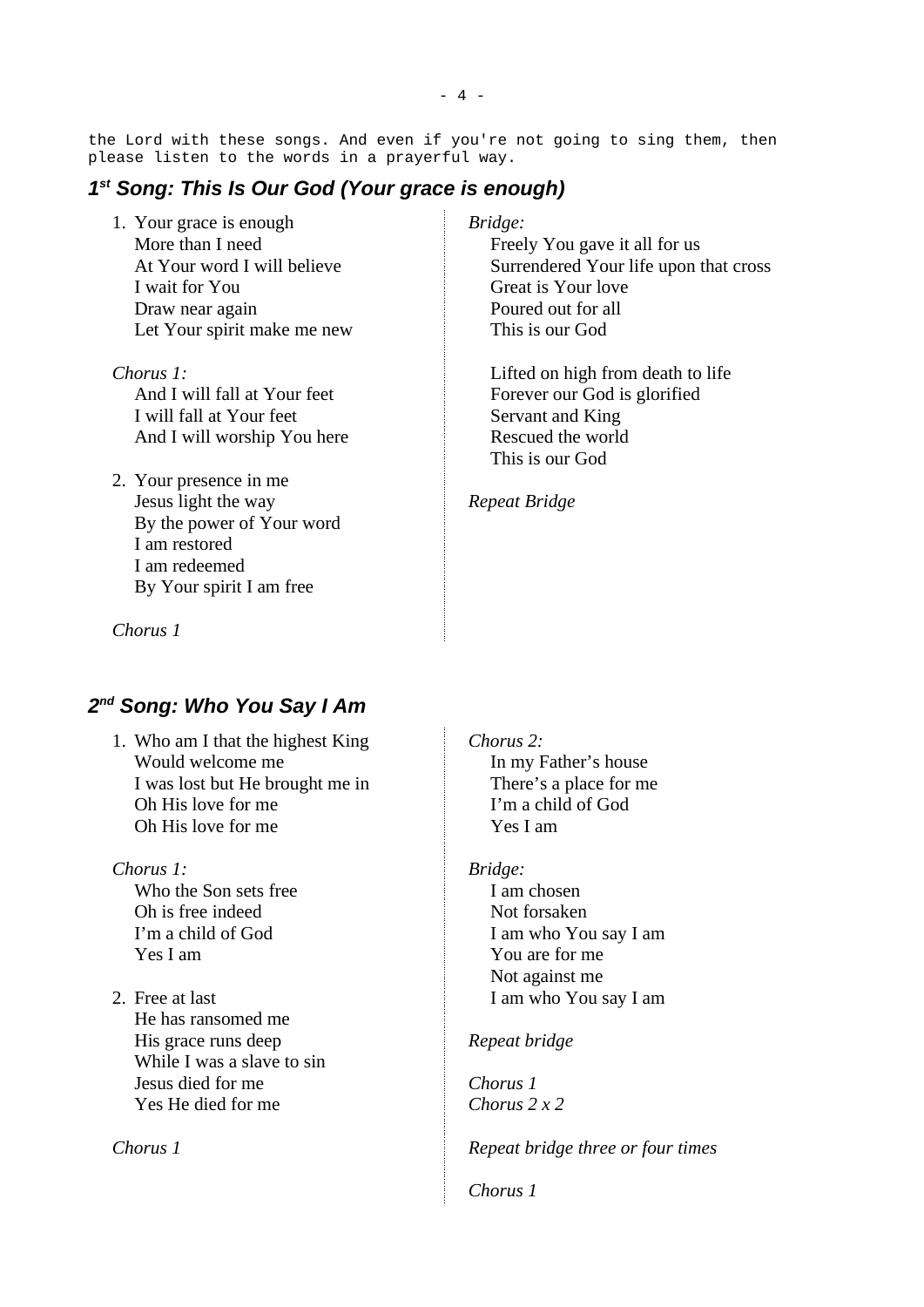*Chorus 2*

- 5 -

### <span id="page-4-1"></span>*Reading: John 5:24-29 [NIV 2011]*

24 'Very truly I tell you, whoever hears my word and believes him who sent me has eternal life and will not be judged but has crossed over from death to life. 25 Very truly I tell you, a time is coming and has now come when the dead will hear the voice of the Son of God and those who hear will live. 26 For as the Father has life in himself, so he has granted the Son also to have life in himself. 27 And he has given him authority to judge because he is the Son of Man.

28 'Do not be amazed at this, for a time is coming when all who are in their graves will hear his voice 29 and come out – those who have done what is good will rise to live, and those who have done what is evil will rise to be condemned.

### <span id="page-4-0"></span>*Talk*

[Denise Coomber:]

Let's just pray for Roger before he speaks to us.

Father, thank You for Your Word. Thank You that there is a way back to You. And thank You for Roger. We pray that You will speak Your words through him and that we will be blessed and encouraged by them. In the name of Jesus. Amen.

[Roger Homes:] Well, good morning everybody. We've started looking this year at God's grace to us. And last week Andrew spoke about God's undeserved grace. Today, I want to look at God's saving grace.

But before I do that, I thought it'd be good to reflect just a moment upon our current circumstances. I think it's easy in the current situation to reflect upon what we don't have, rather than what we do. And I came across an article on Facebook, that I'd like to share with you about the year 2020. And it says this:

Maybe this year was never meant to be about reaching the big goals, ticking the dream destinations off our bucket lists or making the big life moves we've been planning. Maybe, just maybe, this year was meant to be about us learning how to sit with what we already do have, and about discovering the joy that is still possible here. Maybe this year was about removing the distractions, so that we could see the joy more clearly. And maybe even the most difficult, the most painful and the most frustrating of days, we were simply being asked to dig a little deeper, to find even the tiniest reason to still be grateful, when the normal we knew was nowhere to be seen. Maybe this year was always about us remembering the little things, and holding them a little bit closer to our hearts: the food on our table, the air in our lungs, the safety of a home, the nature right beside us, a good friend to lean on, the warmth of a hug from someone you love, laughter, movement and time to rest. Maybe this year was about being grateful for everyday miracles, and for the joy of simply being alive.

I thought that was very appropriate for not just obviously 2020 but also for the beginning of this year as well. So I'm going to bring a couple of readings to you, and hopefully they will appear on your screen. And then I've asked Marcus to share a testimony with us about how his faith has helped him during the lockdowns that we've had. The first reading is from Romans 8, and it's starting at verse 14. It says this: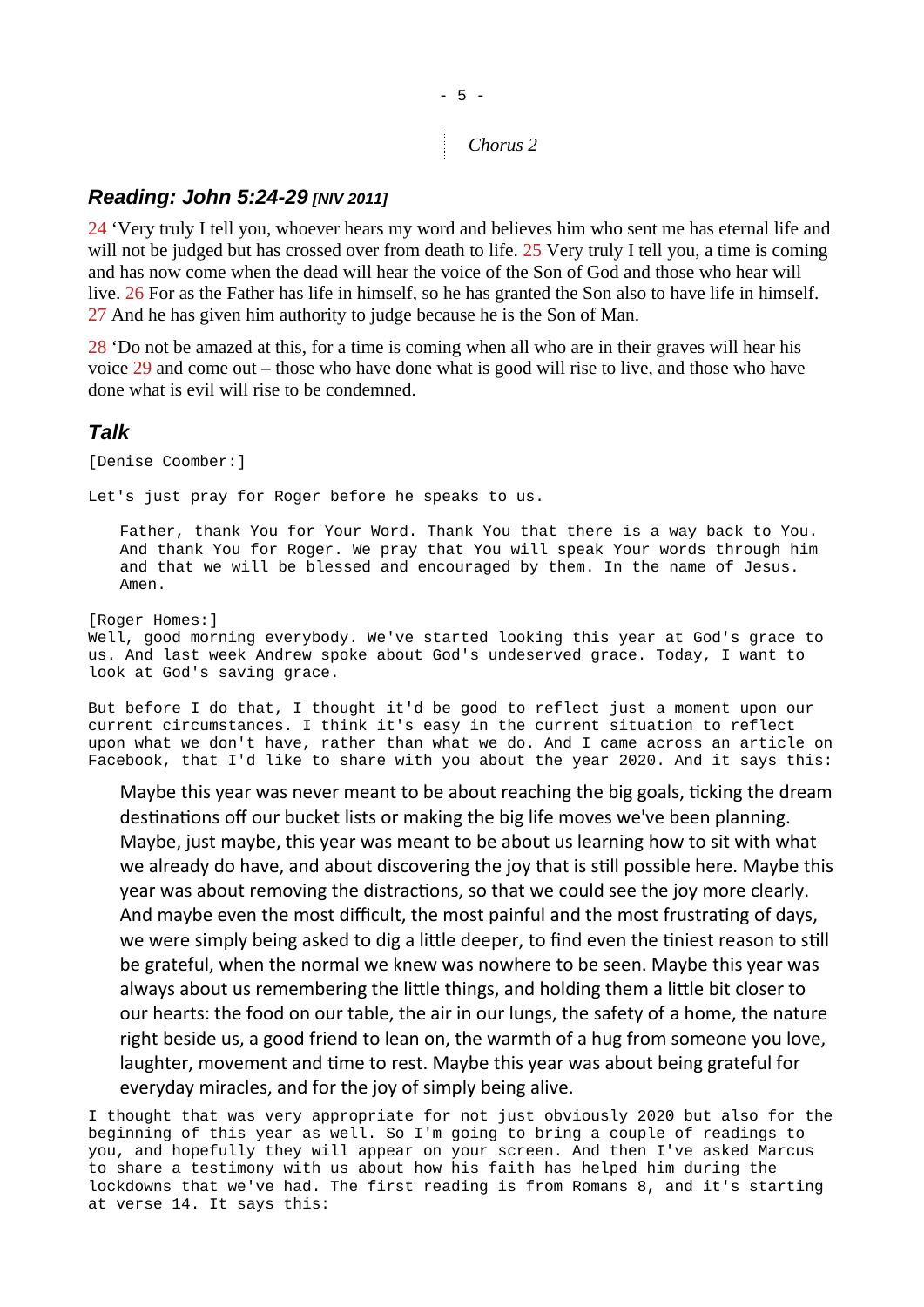14 For all who are led by the Spirit of God are sons of God. 15 For you did not receive the spirit of slavery to fall back into fear, but you have received the Spirit of adoption as sons, by whom we cry, "Abba! Father!" 16 The Spirit himself bears witness with our spirit that we are children of God, 17 and if children, then heirs—heirs of God and fellow heirs with Christ, provided we suffer with him in order that we may also be glorified with him.

18 For I consider that the sufferings of this present time are not worth comparing with the glory that is to be revealed to us. 19 For the creation waits with eager longing for the revealing of the sons of God.

And the second reading is taken from 1 Peter, chapter 1 and starting at verse 3.

3 Blessed be the God and Father of our Lord Jesus Christ! According to his great mercy, he has caused us to be born again to a living hope through the resurrection of Jesus Christ from the dead, 4 to an inheritance that is imperishable, undefiled, and unfading, kept in heaven for you, 5 who by God's power are being guarded through faith for a salvation ready to be revealed in the last time. 6 In this you rejoice, though now for a little while, if necessary, you have been grieved by various trials, 7 so that the tested genuineness of your faith—more precious than gold that perishes though it is tested by fire—may be found to result in praise and glory and honour at the revelation of Jesus Christ.

I'll hand over now to Marcus for his testimony.

#### [Marcus:]

There are some familiar verses in 1 Thessalonians chapter 5, that say  $[GNT]$  16-18a, NIVUK 2011 verse 18b]

16 Be joyful always, 17 pray at all times, 18 be thankful in all circumstances. This is what God wants from you in your life in union with Christ Jesus.

I think recently I found it really important to give thanks to God, really, every day, and to give thanks to God for something that I can do, something that I have, and try and focus on that rather than things that we can't do right now. And I think that's something I've tried to include in my thinking every day, which I think has been very helpful. During lockdown I think we've all felt much more isolated and quite lonely at times. I think it's really encouraging that we can still pray for one another. And I've found that, particularly for example with my parents right now, where I've not seen my parents for some time, I've not been able to support them very much, but I can pray for them and support them in that way. My parents happen to be Christians, and I know that they tell us that they pray for our family every day, which I do find very encouraging. I think something else that's happened more recently, is I think we've all been encouraged to draw closer to God and to rely on God more on a daily basis. And I think that's been very important during such an uncertain time. I remember the verse that says, "God has said, 'Never will I leave you, never will I forsake you,'"[3](#page-5-0) which I find very encouraging.

[Roger:]

Thank you, Marcus, for that. I think it's always helpful to be reminded about being thankful in all circumstances and relying on God every day.

So I want to delve into these passages now from Romans and from 1 Peter. And the passage in Romans talks about us being adopted into God's family. After Adam and Eve were cast out in the Garden of Eden, we ended up as human beings having an

<span id="page-5-0"></span><sup>3</sup> Deuteronomy 31:6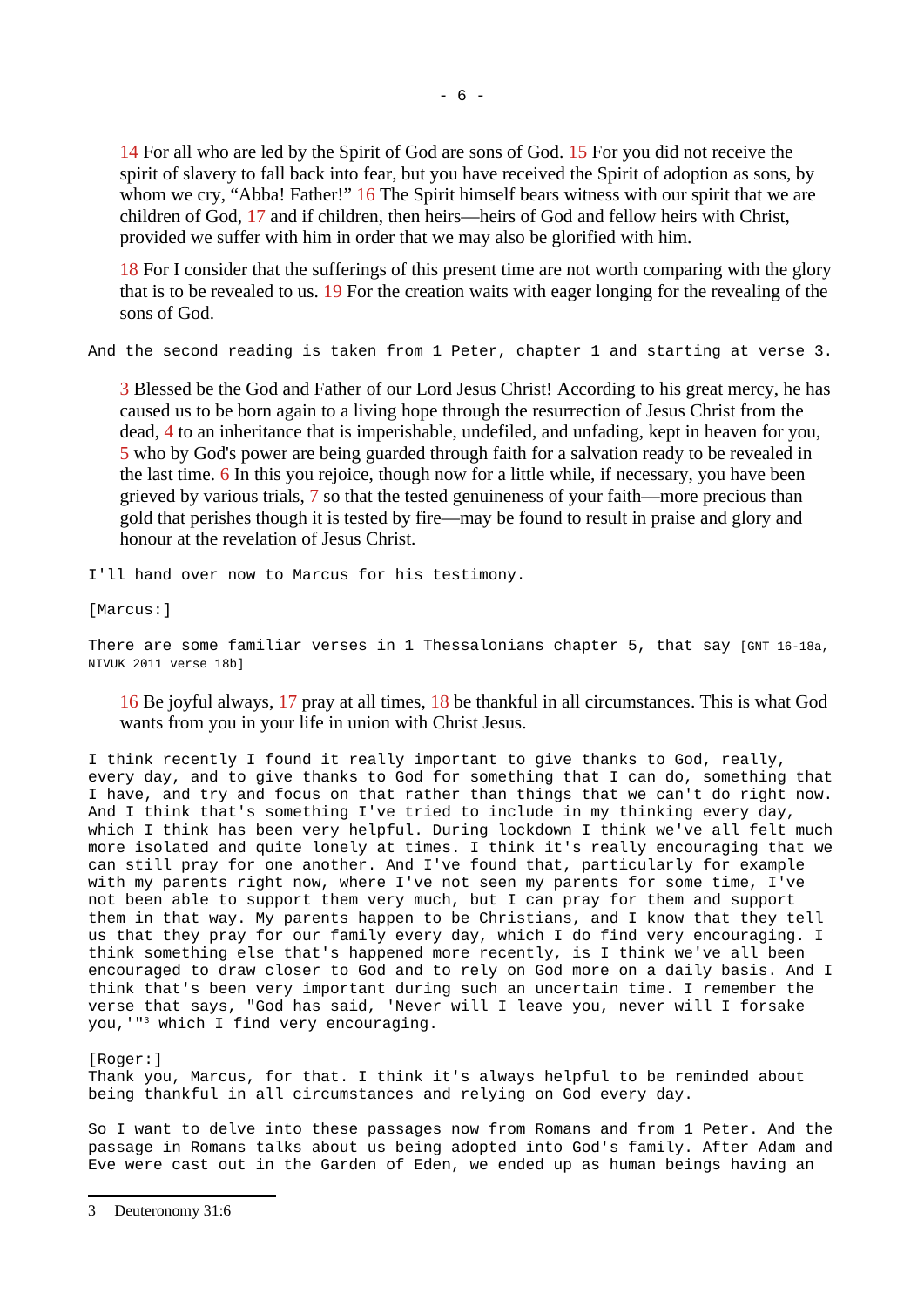orphan spirit, effectively being self-reliant, and having an insecurity, trying to earn our salvation through our good deeds. Think of the story for instance of the Prodigal Son, and the older brother, who tries to earn his father's acceptance. But we do not need to live like this, we do not need to live in constant fear of not being good enough, or trying to do things to please our Heavenly Father. As adopted children we automatically have the same privileges and benefits as other children. And God sees us as heirs or co-heirs with Christ. And this gives us a security to us. We don't have to earn our own salvation. Once we've been adopted there is no chance of the process being reversed. The child takes on the new name and becomes the heir of all that the family owns. John 1 verse 12 says,

But to all who did receive him, who believed in his name, he gave the right to become children of God.

Now justification is to do with our standing before God's law, but adoption is about our relationship with God. I don't know what your earthly father is always like. I've been very privileged and fortunate to have a very kind, loving and generous father, who has been a great role model to my brother and to me, and I've always felt that if I could be half as good as him to my kids, then I would be happy. Hopefully at least a couple of his good traits have rubbed off on me. But as Christians we are no longer children of the slave woman, but of the free woman, so that we can cry out, Abba Father. And this is so different from other religions: our relationship with God is not so much about our devotion to Him as about His love for us. I do not need to do anything to earn my father's love. It is there automatically and it cannot be lost. And that's a great comfort to me. Being adopted, we leave our past behind and become members of a new family, God's family.

Secondly, out of that, I want to talk about how Christ gives us a new identity. Now the word 'identity' means our sense of self, what decides the roles that we play, and our sense of values. The fact that now we've left the European Union means that we all end up with a new passport. Rather than the magenta old passports from the European Union, we will all eventually get a blue passport, a UK passport. And I'm old enough to be able to remember when we used to have a blue passport before. When I lived abroad, I used to have to carry around with me an identity card, which basically said who I was. Quite often you got stopped by the police, or I was living by the army and asked to show that identity card. In other cultures people are more willing to accept an identity given to them by their family or their community. But in our culture we like to be independent. We like to look inside ourselves to find our own identity. So it's harder for us to accept an identity given to us from somebody else. By accepting that we are God's adopted children, made in His image, it is almost as though we have a bit of His DNA in us. This of course brings a responsibility to act in a way that brings glory to Him. As parents we like it, don't we, when our children make us proud. But we don't like it when they don't. Sometimes we might think that perhaps we've failed as parents. My kids have a habit of speaking back to me phrases that I've used on them, or copying some of my bad habits. Certainly we can often see characteristics of ourselves, or of other family members in our kids. When they do something good, we like to think they've taken after us. When they do something bad, we like to think they've taken after maybe their father or mother or the other side of the family.

1 Peter 1 verse 15 tells us that we should live lives that reflect our adoption as God's children in terms of our conduct and our behaviour. Who better to give us an identity than the One who laid down His life for us, Jesus the Good Shepherd. God gives us the opportunity to be His representatives on Earth, to walk in Christ footsteps. I've now asked Heather if she would give a brief testimony about how God saved her.

[Heather:]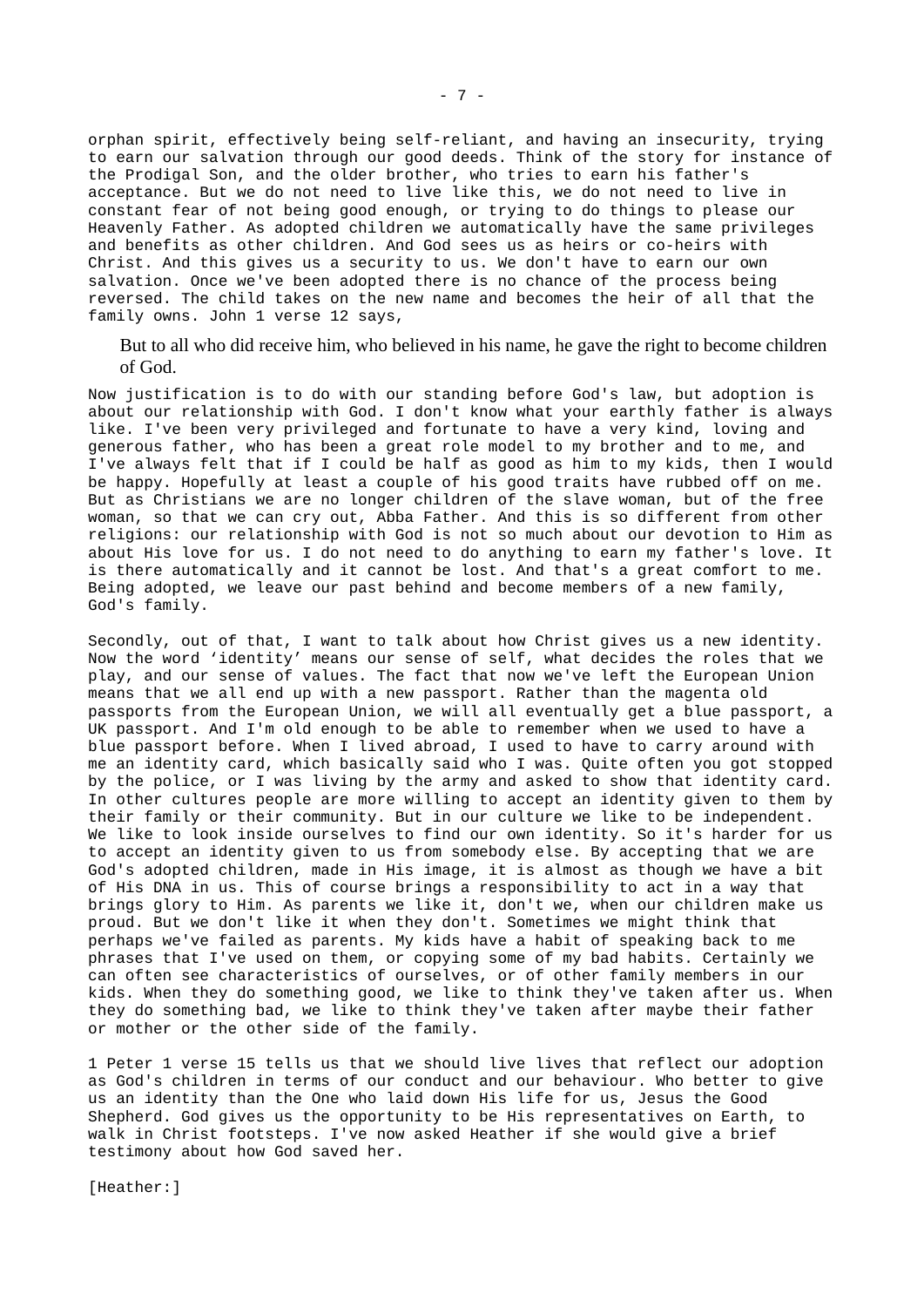Yeah, I thought this morning, I'd just share in a couple of minutes my journey to faith and growing up. So, as a youngster, my parents would quite often voice out their beliefs, and my dad would often tell people that he was an atheist, whereas my mum would actually say that she did tend to believe in God, but neither of them really had any sort of conviction in any way. So growing up, I was always quite interested in what faith actually meant, but I never really got encouraged to pursue it. And then, in my early 20s, I made quite a lot of big decisions and one of them being moving from Scotland to England, and with that, giving up a job in a family business, and taking on a new job completely, and also moving in with my boyfriend and running a house, so in a space of about a matter of weeks, I made really big decisions and actually it caused me quite a lot of anxiety because I wasn't really prepared in any way to deal with the enormity of what I had done. So quite quickly, I became quite an anxious person, and actually that anxiety became quite difficult for me. And I looked for ways to get out of the anxiety. I tried hypnosis, I tried all sorts of stuff, but nothing really dealt with the anxiety in my life.

And then, one day, one of my friends invited me to a Billy Graham meeting by satellite, and I hadn't a clue who Billy Graham was, and I said, yeah, fair enough, I'll come along and I wasn't really taken by the whole evening until the very last thing that the speaker said, and he basically said, if anybody here wants God to change their life tonight, why don't you say yes to God? And that really caught my attention, and I decided, okay, I've made a real mess of my life, so actually, if I do let God take over my life and guide me and lead me, and if He really is God, He's going to make a better job of it than me. So I actually said 'yes' to God that evening. And I didn't really understand what I was committing myself to, or what the Gospel message meant. But I just know that I said, 'yes' to God from that night onwards. And as the weeks and months went on, I learned the Gospel message, I learned what it was all about. But the most important thing that I found out was that Jesus was real. And that when I prayed to Him and asked Him for help, He helped me. When I asked Him for guidance, He guided me. And it's never really changed, from that day on, I've always sought God for decisions, and even now, decisions of where I work, who I mingle with, and what I do with my time, everything, I seek God for decisions in my life now, and God is real, you know, God is real, and a lot of people look at you, like, it's really weird when you say God is real, but He is, because He lives in me. And He is a personal God, a God that cares for you, and looks into the details of your life, and helps you. So, I hope you've enjoyed my couple of minutes rambling. And thank you.

#### [Roger:]

Thank you very much for that, Heather. It's always good to hear testimony about how God has met people.

Finally, then, I want to say a little bit about Christ, our living hope. Now we're all living in hope for a vaccine to be rolled out soon, so that we can get to back to some kind of degree of normality. John 5, verse 24, says,

Truly, truly, I say to you, whoever hears my word and believes him who sent me has eternal life. He does not come into judgment, but has passed from death to life.

And I guess these days, we don't like talking about God's judgement, because we're frightened of offending people and causing offence. And yet people like Wesley used to preach Hellfire and brimstone. And I certainly know of people who have become Christians, mainly because of fear of Hell. Jesus who is the Saviour, is also Jesus who is the judge. And you can see that in John 5, verse 27. By accepting Jesus' death and resurrection, we have security. And we have a hope for the future, that we no longer need to fear death. And the passage from 1 Peter, when Peter was writing that particular passage was around about AD 64. And that's at a time when Christians were being persecuted and scattered, after Emperor Nero burned Rome, and then blamed the Christians for it. And Peter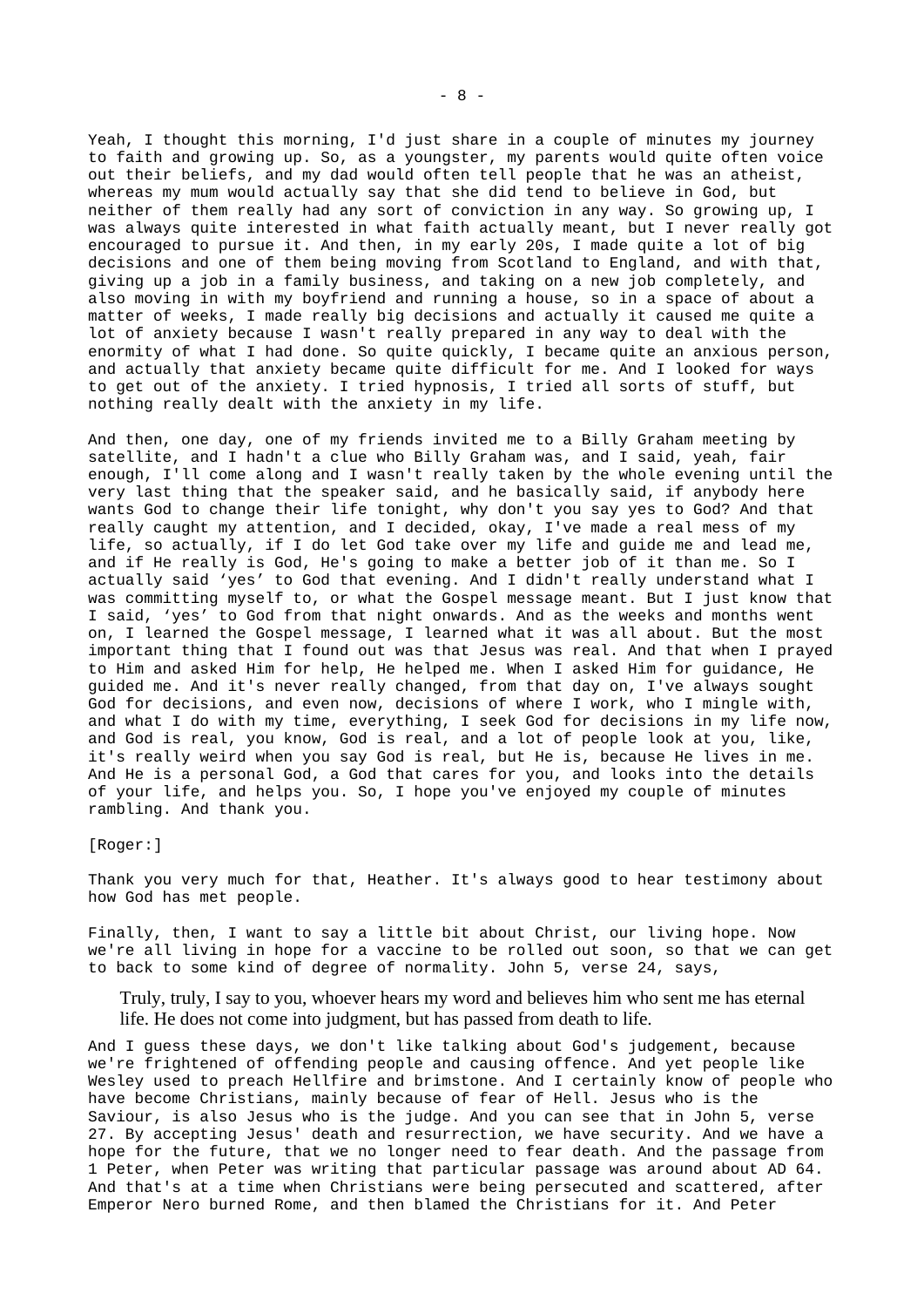wanted to give people hope in the face of adversity. And I think it's fair to say that people have suffered and are suffering during this pandemic, whether that be through loneliness, or loss of job, or fear of losing job, or tragically, in some cases, we may actually know people who have lost their lives. But our message is one of the Living Hope. John 16, verse 33, says,

"I have said these things to you, that in me you may have peace. In the world you will have tribulation. But take heart; I have overcome the world."

I thought it'd be good for us to reflect at the end of this talk about what particularly as Christians now is our role. I think increasingly, the Church is starting to reflect about what is our role in society, both as individuals, and as a community? Now, I can't give the full answer to that question, because I think that's a sermon in itself. But I would have thought that part of what we're about is about giving people hope, people that are in despair, giving them a hope. And I wonder, what is God saying to you? What is God saying to me? And what is God saying to the Church at this particular time, about our role in society, about bringing hope to a fallen world? So I'm going to pause for a moment and just give you a chance to have a think and pray about what is God saying to us about our role this year?

Lord, I want to thank You that we are adopted as Your children, and that this brings with it a security, that we do not have to earn our salvation. Help us to live out the faith and hope that we have in Christ. Help us to be ambassadors of the living hope that we have to a broken world. Help us, Lord, this year to make a difference in the lives of those around us. I pray this now in the name of Jesus Christ our Lord. Amen.

I hope that's been helpful today. Thank you to Marcus and Heather. And God bless you all. Bye Bye now.

#### [Denise:]

Thank you, Roger. I heard it said this week that telling other people about that living hope that we can have is just one beggar telling another beggar where to find bread. So perhaps we can be those people that just share the Good News with other people.

#### <span id="page-8-0"></span>*Intercessions*

Father God, thank You that You are a God who loves us so much. Thank You that you loved us so much that You sent Jesus to die for us. And thank You that we can have our security and our hope in You, because You are the living God and You're the one that is the Judge of the living and the dead. Thank You that we can have our security and our hope in Somebody that we can trust.

And Father, we bring before You the things that have happened in our world this week, we remember the President of the United States and the United States as a whole: Lord, I pray for peace in that situation, and that you will overrule any antagonism that's happening there.

We pray for those who are ill. Lord, especially we remember Hannah Montagu lying in her hospital bed, Lord, we pray for an amazing miracle of healing there, that You will heal her from her brain haemorrhage and that her brainstem will be activated again. Thank you for signs of hope that have happened already.

We pray for those that are on their own, that they'll be able to meet up with some other people, so that they won't be lonely.

And we pray for those workers on the front line. We pray for our health staff and those caring for others. Lord, we pray for protection, we pray that the vaccine will be rolled out very quickly and that it will be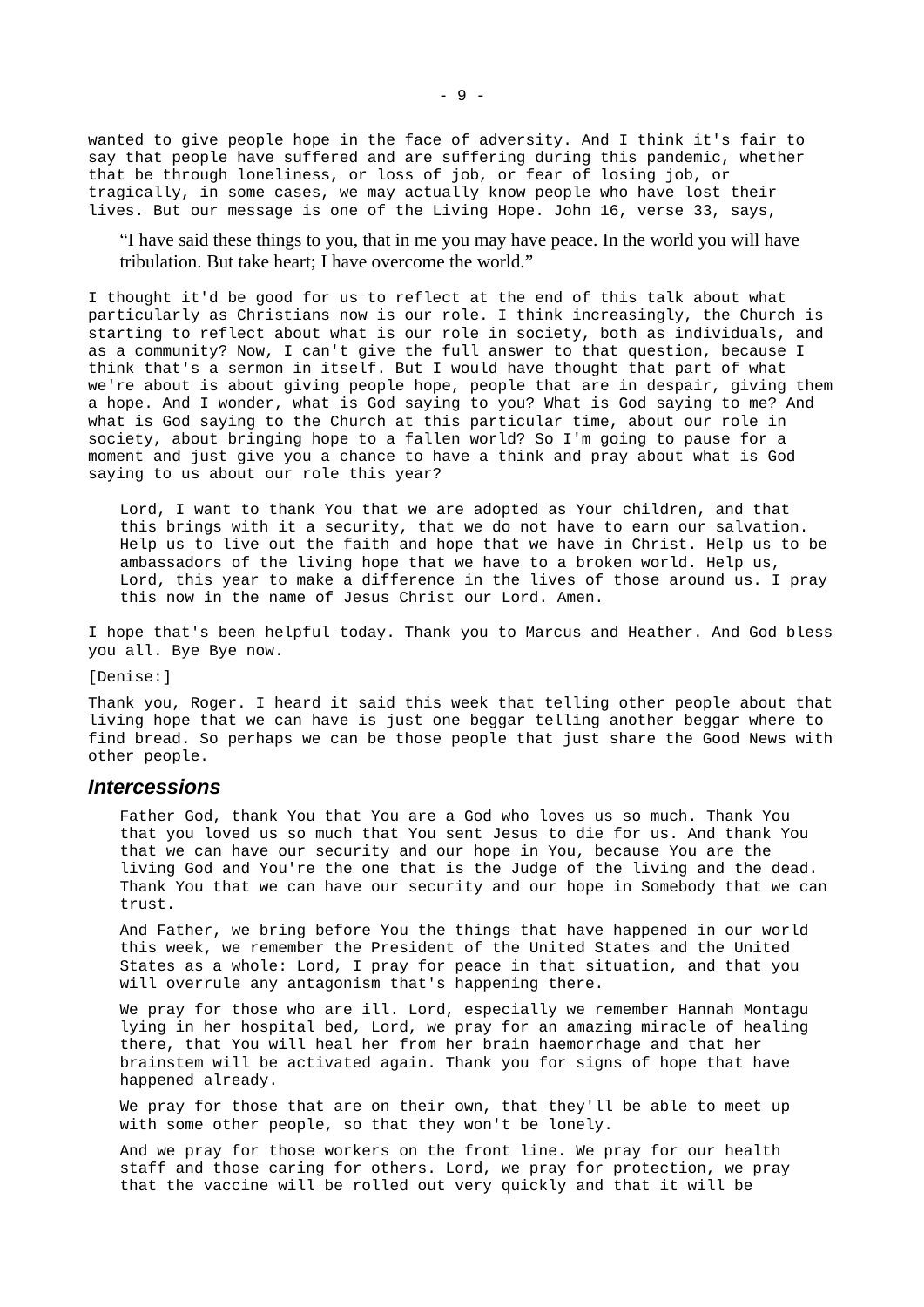effective. Perhaps we could just have a time of quiet while we remember those that have been affected by the COVID-19 vaccine.

Father, finally, we remember the Stoker family who are flying back from Peru today, hopefully. Lord, we pray that you will give them travelling mercies, that there will be a peaceful journey, and that once they get back to the UK, that their 10 days of isolation will not be too stressful. Thank you for them. Thank you for all that they've been doing amongst the bereaved, and the men's groups in Peru. And Lord, I pray that you will bless them. Bless Dave, Kay, Joshua and Emily in Jesus name. Amen.

### <span id="page-9-2"></span>*Conclusion: The Eternal Wall of Prayer project*

So going back to the activity we had at the beginning, your Möbius strip, [...] there's a thing on YouTube called the eternal wall of prayer. And, and there's going to be a massive great statue-type thing, which is a Möbius strip made out of bricks, that's going to be erected in Coleshill, Birmingham by 2022. And the idea is that each brick is an answered prayer. And this is going to be bigger than the Angel of the North, that people will see it from the motorway. And it will be a visual reminder that God does answer prayer. So it's going to be called the Eternal Wall of Answered Prayer. And there's an initiative going on at Premier Radio this week called the Eternal Wall of Answered Prayer, the same thing, it's encouraging people to send their answered prayers, which will encourage other people. They're hoping to flood social media with encouragement of answered prayer, especially on January the 25th. And I put all this information on the news update. So if you'd like to join in, the link's on there, so what they want to have is a million stories of hope. So people will see this statue when it happens. And people will see this Möbius strip by the side of the motorway. And remember that God answers prayer. So that's just harking back to what we did at the beginning of the service, which is to remember the eternal God who loves us so much, the eternal God that has provided a way back to Him, and we can hope in Him because He never changes.

#### <span id="page-9-1"></span>*Blessing*

So we're just going to finish with some words of blessing. And today's Lectio 365, which I do recommend, has a Sabbath blessing prayer. So I'm just going to say that, and then we're going to the last song.

- May this day bring sabbath rest to my heart and my home.
- May God's image in me be restored, and my imagination in God be re-storied.
- May the gravity of material things be lightened and the relativity of time slow down.
- May I know grace to embrace my own finite smallness

in the arms of God's infinite greatness.

May God's Word feed me and His Spirit lead me into the week and into the life to come.

So remember, as we go into this next week, that evangelism, sharing the Good News, is just one beggar showing another beggar where to find bread. Remember that God has adopted us as His children, and that we can share that Good News with other people, and they too can be part of God's family. So as we listen to these words, let's receive God's blessing as we go about in our communities and represent God into the world next week. Bye

## <span id="page-9-0"></span>*3 rd Song: The Blessing*

| 1. The Lord bless you                                                                                                              | Repeat verse 1                  |
|------------------------------------------------------------------------------------------------------------------------------------|---------------------------------|
| And keep you<br>Make his face shine upon you<br>And be gracious to you<br>The Lord turn His face towards you<br>And give you peace | Chorus:<br>Amen<br>Amen<br>Amen |
|                                                                                                                                    |                                 |